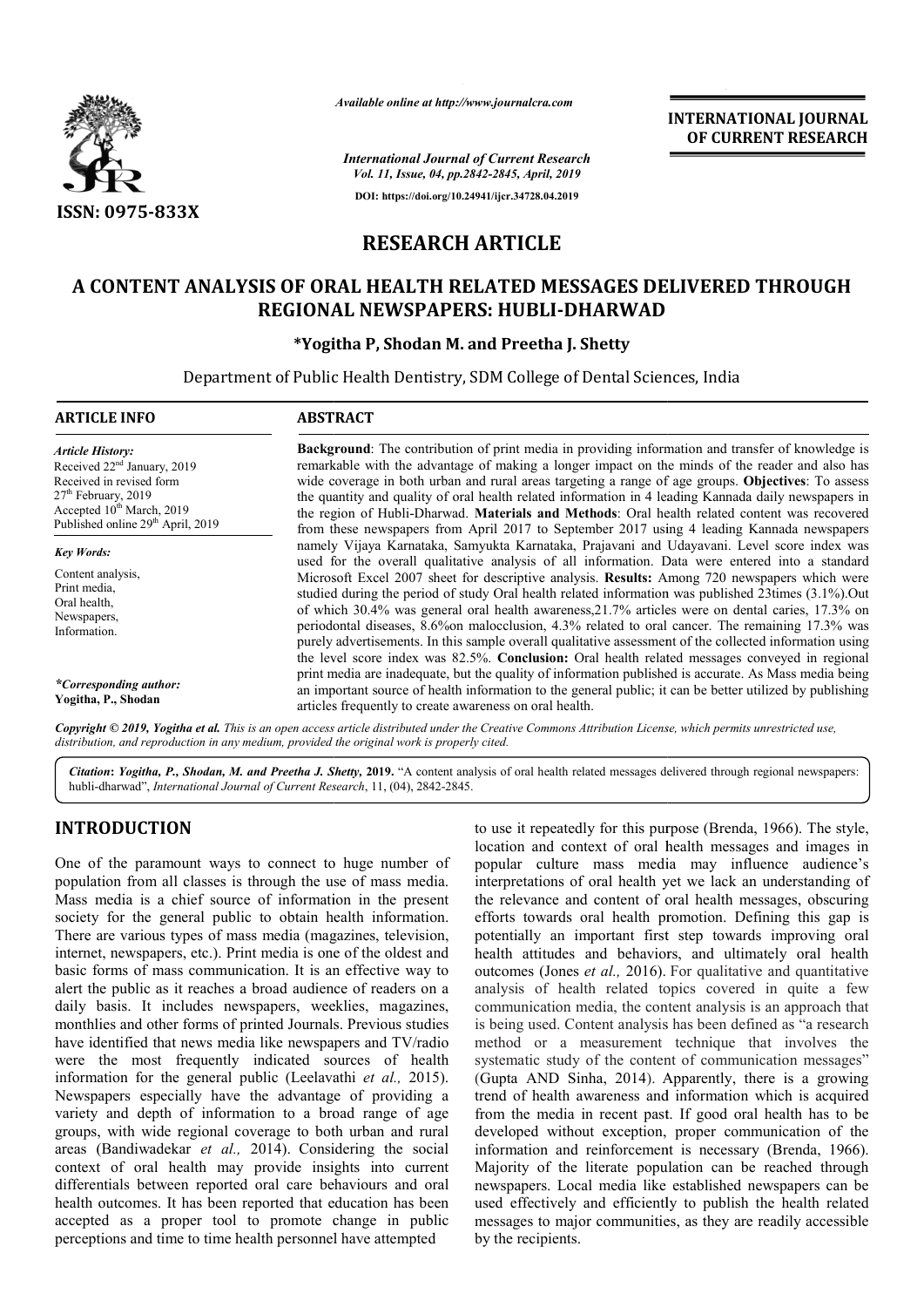Various studies have been done to identify the coverage of the information with regard to general as well as oral health which revealed the inaccuracy. The present study was conducted to analyze the contents in terms of quality and quantity of the oral health related information published in the established Kannada newspapers of Hubli- Dharwad.

## **MATERIALS AND METHODS**

A Prospective study was conducted to analyze the contents on a sample of four leading Kannada daily newspapers namely Udayavani, Prajavani, Vijaya Karnataka and Samyuktha Karnataka circulated in the city of Hubli-Dharwad. These newspapers were chosen on the basis of highest readership in the area and all were available in the dental college on a daily basis. A specially designed scale was developed in which general health was considered as a separate entity and oral health was divided into various categories to be evaluated (Table 1). Oral health related content was recovered from April to September, 2017 from all four newspapers using the key words like dental caries, periodontal diseases, malocclusion, oral cancer and fluorosis, all of which were searched in Kannada (local language). The quality of the content was graded using the Level Score index which measures the accuracy and exactitude of each article giving a score between 0-2 for each unit, score 0- inaccurate, score 1-partially accurate and score 2- accurate. For example: If only an advertisement about an oral health care product is given, it's given a score of '0'; whereas when an advertisement also gives some information on how to maintain oral health, it is scored as '1'; but when the article is completely related to any one of the oral health diseases evaluated and appropriate explanation and/or symptoms are explained or the treatment available for the same: what is dental caries, why and how it is caused, what can be done to prevent it and when to seek help; it is given a score of '2'. Overall qualitative analysis for all the information obtained was then assessed using the formula

LSI = (Score 0 x Percentage of information unit) + (Score 1 x Percentage of information unit)  $+$  (Score 2 x Percentage of information unit).

Data was collected by a single author from all the newspapers for the entire study period and randomly few of the papers were re-evaluated to ensure the reproducibility of the criteria and respective scoring. All the data was subjected to statistical analysis using SPSS software version 20 for descriptive statistics.

## **RESULTS**

During the study period, the information published regarding general health was 19%, oral health was 3% published and non health related is 78% (Graph 1). Twenty-three  $(3.19\%)$  oral health articles were reported during the study period in a total of 720 newspapers. The majority of them i.e., 30.4% published general oral health information, 21.7% published on dental caries, 17.3% on periodontal diseases, 8.6% on malocclusion, 4.3% on oral cancer whereas the rest 17.3% were purely advertisements (Table 2). Out of 23 issues, 69.5% published accurate quality of information, whereas 13% published partially accurate quality of information (Table 3). Overall qualitative assessment of the collected information using the LSI was 82.6% in this sample  $(3 \times 1 +16 \times 2 = 37)$ ; the maximum possible score is 46). However, information regarding general health was published relatively more number of times i.e. 19.3% (193 issues) and the advertisements pertaining general health were 15.5% (112 issues).

**Table 1. Special designed scale used for content analysis (modifications done)**

| Name of the news paper                           |  |
|--------------------------------------------------|--|
| Date of issue                                    |  |
| Title of the article                             |  |
| General health                                   |  |
| Oral health                                      |  |
| General health information including oral health |  |
| Oral health information subcategories            |  |
| Dental caries                                    |  |
| Periodontal disease                              |  |
| Malocclusion                                     |  |
| Oral cancer                                      |  |
| Fluorosis                                        |  |
| Quality of information                           |  |
| Purely advertisements(0)                         |  |
| $Advertisements + health information(1)$         |  |
| Purely health information(2)                     |  |

**Table 2. Frequency distribution of oral health information published in newspapers with regard to various oral diseases**

| <b>Parameters</b>                | Frequency   |  |
|----------------------------------|-------------|--|
| Oral health information          | 23 (3.19%)  |  |
| General oral health instructions | $7(30.4\%)$ |  |
| Dental caries                    | 5(21.7%)    |  |
| Periodontal diseases             | 4(17.5%)    |  |
| Malocclusion                     | $2(8.6\%)$  |  |
| Oral Cancer                      | $1(4.5\%)$  |  |
| Advertisements                   | 4(17.5%)    |  |

**Table 3. Quality of the content of each information item**

| Codes                 | $(°_0)$      |
|-----------------------|--------------|
| $0$ (inaccurate)      |              |
| 1(Partially accurate) | 3(13%)       |
| 2(Accurate)           | $16(69.5\%)$ |



**Graph 1. Distribution of health information published during the study period**



**Graph 2. Frequency distribution of oral health information**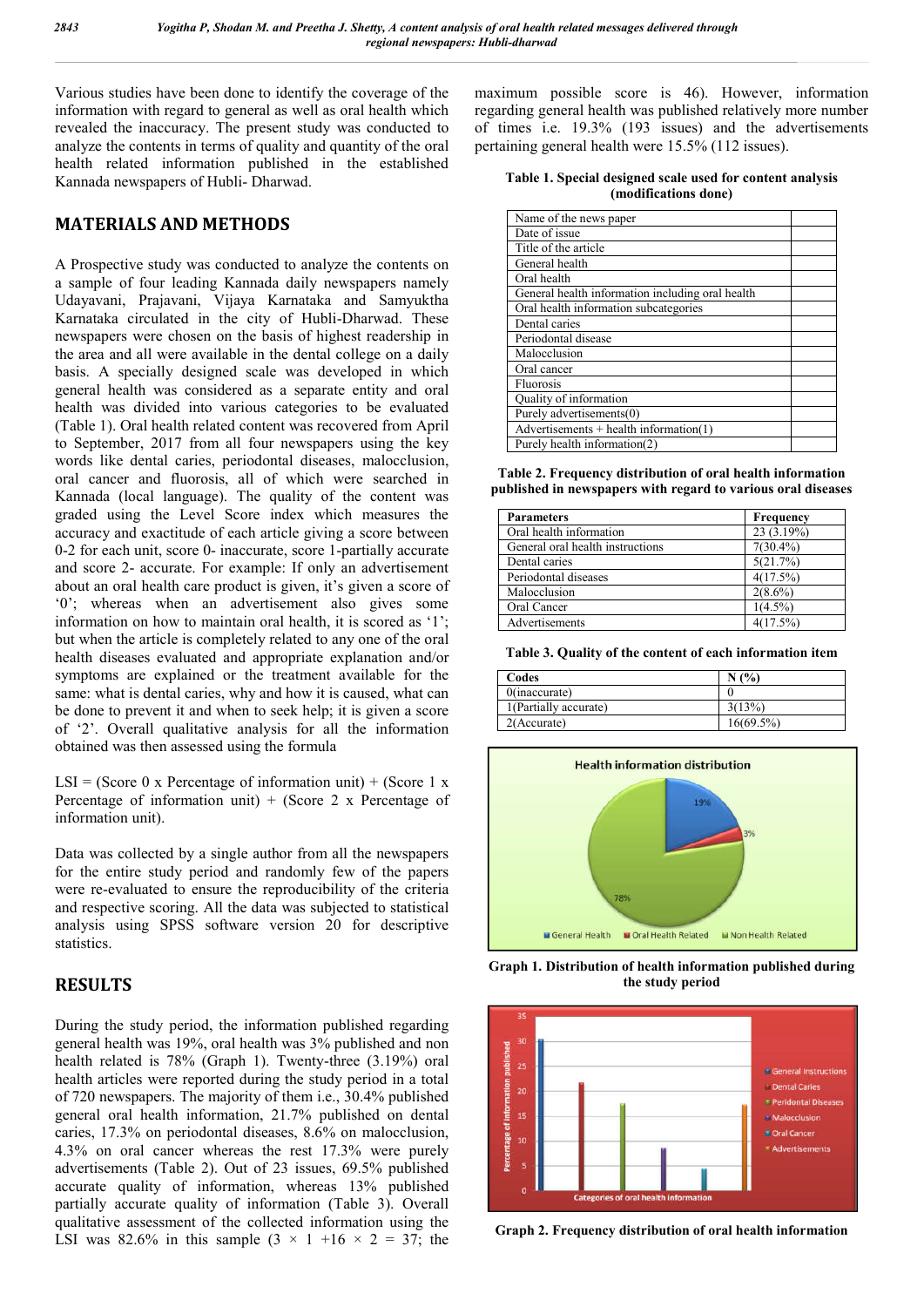### **DISCUSSION**

Non-ambiguous health information is fundamental to effective health behavior and promotion practices. Health messages which are limited, inconsistent or ambiguous impair population health. There is scope for oral health centered health promotion to embrace a common risk factor approach and to promote oral health in a more strategic and informing context, leading to the provision of social support for and improvement of population oral health literacy. Oral health 'illiteracy' is not simply a lack of knowledge, but actually indicative of a lack of power. Those who have knowledge of oral health aetiology, or even merely express individual level behavioral responses to social norms, will absorb some of the media messaging and shape them into their own frames of reference. Those with no or low oral health literacy will find nothing in these messages to add or incorporate into their own knowledge (Jones *et al.,* 2016; Frazier *et al.,* 1974).

The role of mass media on oral health education and health promotion has seldom been studied. The people are aware with mass media campaigns aimed at encouraging individual behavior change.<sup>7</sup>In a substantial body of the health communication literature, people make a common assumption that the major reason of health disparities is the lack of information due to communication inequalities (Brach *et al.,*  2000). Freimuth *et al.* (2004) stated that people seek health information from different types of resources; which are intrapersonal, interpersonal and mass media. Mass media contribute substantially in altering health related beliefs, attitude, behavior and in promoting knowledge among the populations. It is essential that newspapers/ print media provide precise information with a supportive evidence based on which the public can judge what is appropriate and which assists or supports correct and appropriate oral health behaviors. Large circulation, national wide coverage and home delivery were important characteristics of newspapers (Abe *et al.,* 2015). Policy makers also obtain a considerable amount of information from the media (Freimuth and Quinn, 2004). Bryant and Thompson have suggested that news coverage of health matters has the potential to shape the impression of average citizens and powerful policy makers alike (Bryant and Thompson, 2002). According to Brown and Walsh-Childers (Brown *et al.*), news coverage "tends to ascribe the power to control individual's health to medical experts using hightechnology".

The results of the present study suggested that oral health information delivered through newspapers was very limited; which was in accordance with a study done by Leelavathi *et al* (Leelavathi *et al.,* 2015) who considered the regional print media of Tamilnadu. Other observations by the authors were that maximum amount of coverage was given to political reports, which has been stated earlier by Osothat the "health beat" is not particularly high yielding as that of politics or economy (Lai and Odunlami, 2008). Even though the column was labeled as health beauty related information and their products were published under it. National oral health policy guidelines suggest that educational oral health programs should be integrated into the existing system apart from preventive and curative care programs, in order to raise their awareness regarding the importance of oral health and improve the utilization of services ultimately leading to better oral health (Gambhir *et al.,* 2016). This study also emphasizes that a great effort should be made to increase the quantity and

quality of oral health information delivered by the print media as a valid means to increase health education and promotion. Qualitative data is derived from interviews, written open questions and pictures are expressed in words. Consequently, there searcher cannot use statistical analysis to give meaning to the data and, therefore, needs other methods of analysis. Content analysis is one such method. This description shows how the general principles of the method can be used and how the validity and reliability of the whole process can be increased. Although there are both advantages and disadvantages to performing a content analysis, it is an easily understood analyzing process that canbe emulated even by those new to the area (Bengtsson *et al.,* 2016; Noguerol *et al.,*  1922). The limitation of present study was information taken only from the leading newspapers of this region, thus there is a probability of missing information that existed elsewhere.

#### **Recommendations**

- 1. Development of a specified health column on a particular day of the week that would help tune the readers to read and adapt to the changes that can be made for health promotion.
- 2. A special reporter could be deputed for covering the health issues with proper specialists.
- 3. Public health professionals are aware of the impact of mass media importance in health promotion and prevention of diseases, and thus they could encourage and motivate the newspaper health column writers to approach them for accurate information.

#### **Conclusion**

This study concludes that oral health articles in the regional newspapers were infrequently published and have not adequately covered all the oral diseases. Thus, the present study emphasizes that a great effort should be made to increase the quantity and quality of oral health information delivered by the print media as a valid means to increase health education and promotion.

**Conflict of Interest statement:** There are no conflicts of interest.

**Funding statement**: No funding was provided for the present study.

#### **REFERENCES**

- Abe S, Furukawa S, Shinada K, Kawaguchi Y. 2005. Coverage by Japanese newspapers of oral health messages on the prevention of dental caries. *J Med Dent Sci.,* 52:17-25
- Bandiwadekar AS, Shanbhag N, Puranik MP. 2014. Oral health information in English newspapers: A content analysis study. *J Indian Assoc Public Health Dent.,* 12:33-7.
- Bengtsson M. 2016. How to plan and perform a qualitative study using content analysis. *Nursing Plus Open,* 2:8–14.
- Brach C, Fraser I. 2000. Can cultural competency reduce racial and ethnic health disparities? A review and conceptual model. *Med Care Res Rev.,* 57 Suppl 1:181-217
- Brenda R. 1966. Mass media, Effectiveness in educating for dental health. *J Public Health Dent.,* 26(2):256-63.
- Brown JD, Walsh-Childers K. Effects of Media on Personal and Public Health. In: J Bryant, D Zillmann (Eds.): Media